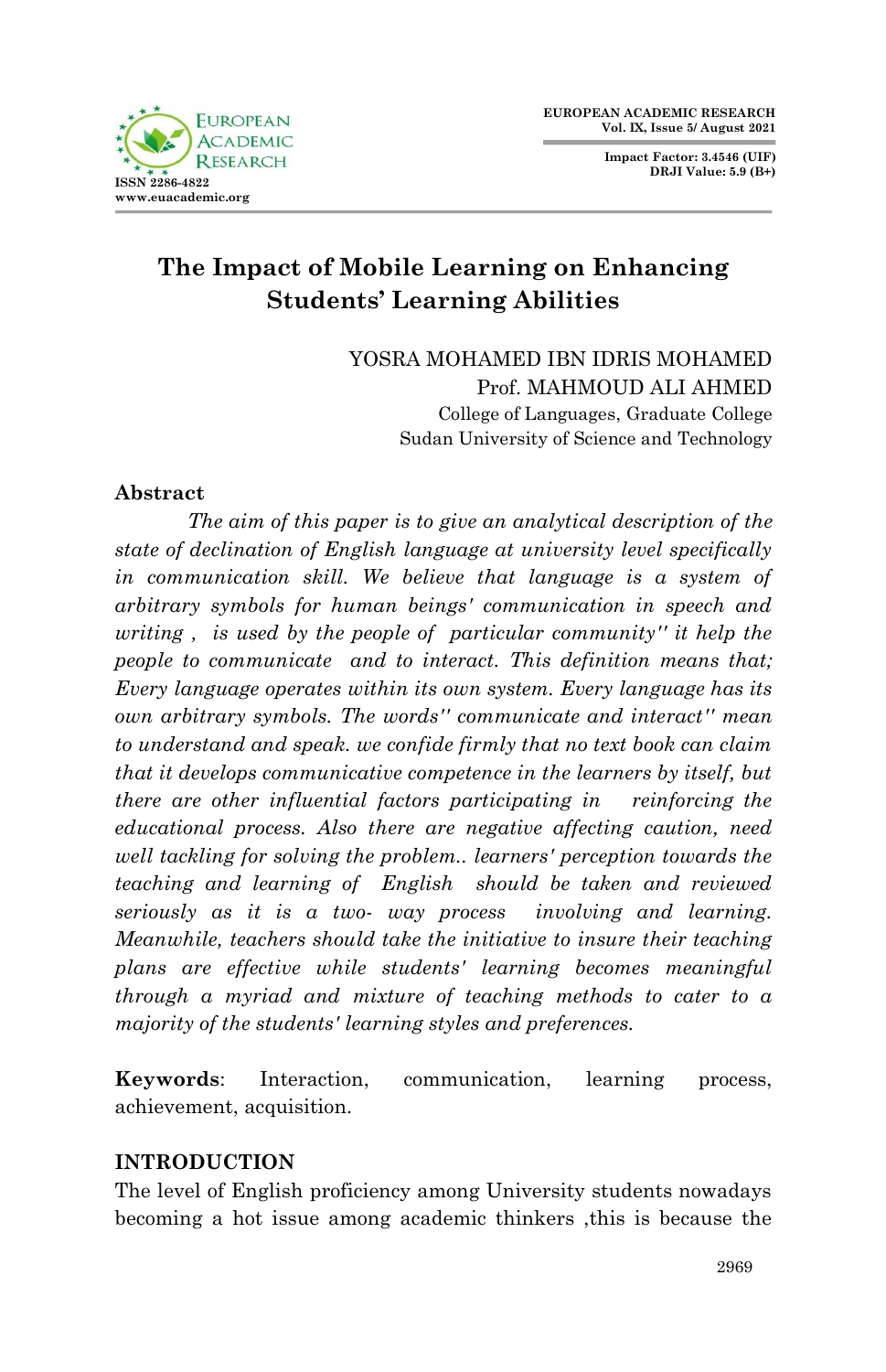students' English language skills are not being developed during their higher education experience. Thus, reflects negatively on the quality of higher education and its graduates .The factors of low English proficiency among most learners are due to two factors, internal factors such as no confident when using English, negative attitude towards the English language and external factor like the limited opportunities to use English outside the classroom.

Most learners have lack of confidence when using English language, for example, the person that have low self-confidence may refuse to use the language in public .Anna Freud once said" I was always looking outside myself for strength and confidence but it comes from within. It is there all the time. This shows that confident levels are decreasing when the learners are lack of self-confidence to use this language. They are afraid to be wrong and prejudiced about it. The second reason is the negative attitudes towards the English language. For information attitude has been defined as the inclination to act or to be in a state of "readiness" to act (Gane,1985) The learners just learnt English for pass the University generally find it difficult to maintain their interest English language learning as English is not seen as important for their immediate needs other than to pass their examination. A lot of negative attitudes build up from unfamiliarity with the culture of the target language (Tucker and Lambert, 1973) Sudan students from small towns or rural places usually grown up in a situation that English is unimportant language, not like their speaking homes language, local Arabic dialect, also the parents who lived through the colonial hate teaching their children the language of the British colonizer. Never the less, students generally are weak in English language learning were found in many parts of the world especially for the countries that English is not spoke n as the mother tongue.

A study carried out by (Tom pham2010) identify that the English language is generally used as an international language for communication among people from different language backgrounds in all parts of the world. In the other hand English language is a global language which can be used for communication with Native and non-Native speakers.

The English language was limited use in Sudan because Arabic sill largely used in official documents of the Government as a medium of teaching and learning process in most institutions of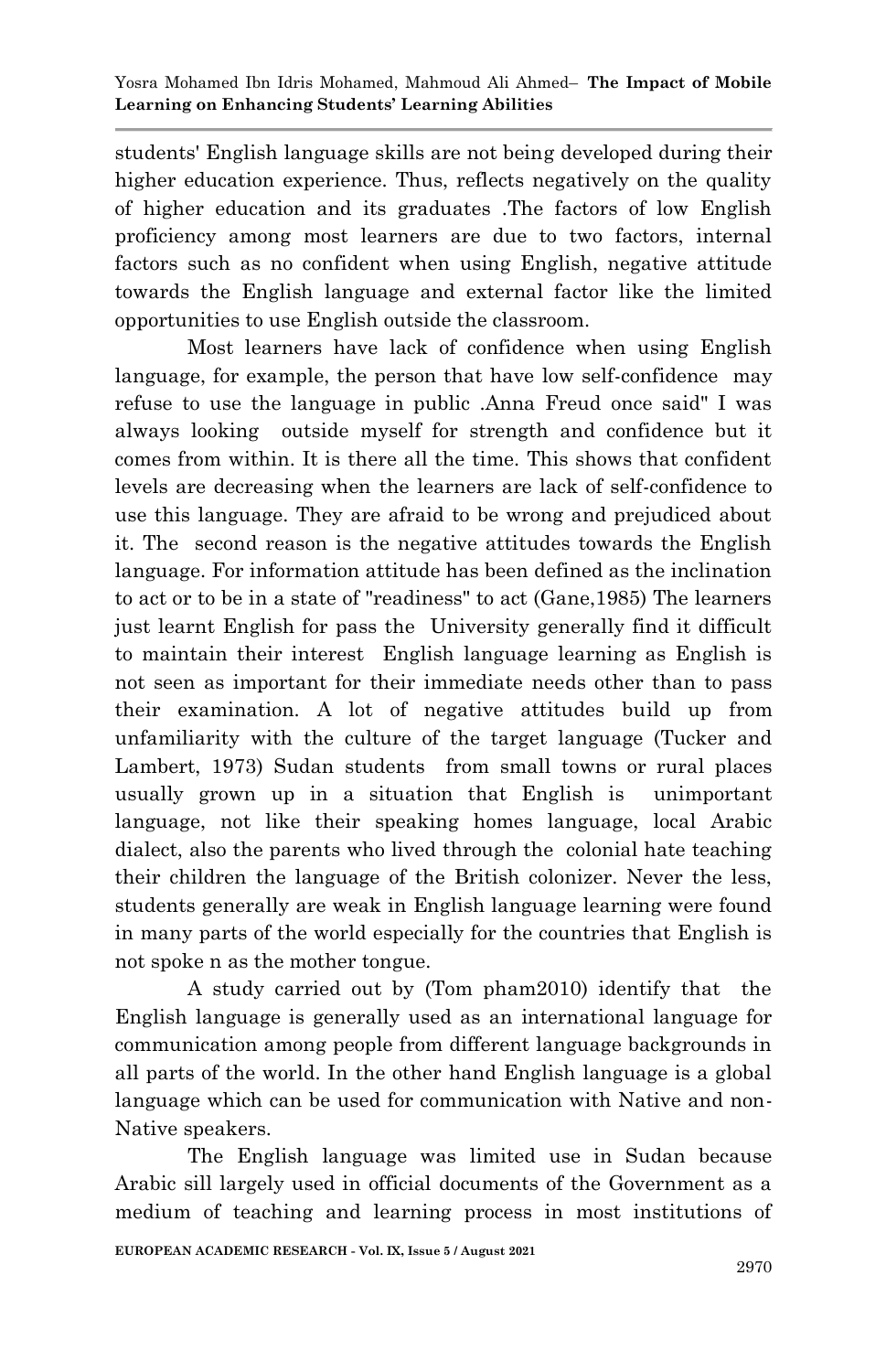secondary and higher Education levels. (Susana 2007) pointed that the mismatch between the students conceptual or cognitive capacities and the learners' English proficiency level often cause problems for students because the students learning style and teachers' teaching approach do not match and also the English course does not relate to the students' need and interests. Susana also claimed that weak students usually have poor strategies and give up easily when they find struggle.

Normazida,Koo,&Hazita (2012),Trawinski (2005), also presented the factors that impact the EFL learners to have poor performance in English language learning as following:

English is regarded as a difficult subject to learn

Learners' learning depends on the English teachers as authorities.

There is a lack of support to use English in the home environment and the community.

Learners have insufficient or lacking of exposure to the language as there is a limited opportunity to use English outside the classrooms.

Students have a limitation of vocabulary proficiency as well as English reading materials are not always available.

Learners have an unwillingness and lack of motivation to learn English as they do not see the immediate need to use the language.

Lack of motivation for learning or the negative attitude towards the target language.

Change (2010) indicated that reasons cause students' weakness for English language learning derived from learners' laziness lack of efficiency of the school, and insufficient of parents' promotions. Moreover, according to Dembo (2004) specifics that time management is involved in students' educational achievement; for instance, students with better time-management skills tend to have higher grade-point average ( GPA)than students with poorer time management skills. Alderman (2004) states to the students' poor performance of language learning are affected from a lack of effort, lack of effective learning strategies , where as a good language learner is a highly motivated students and a successful user of a large number of different strategies. So, teachers have to help them improve the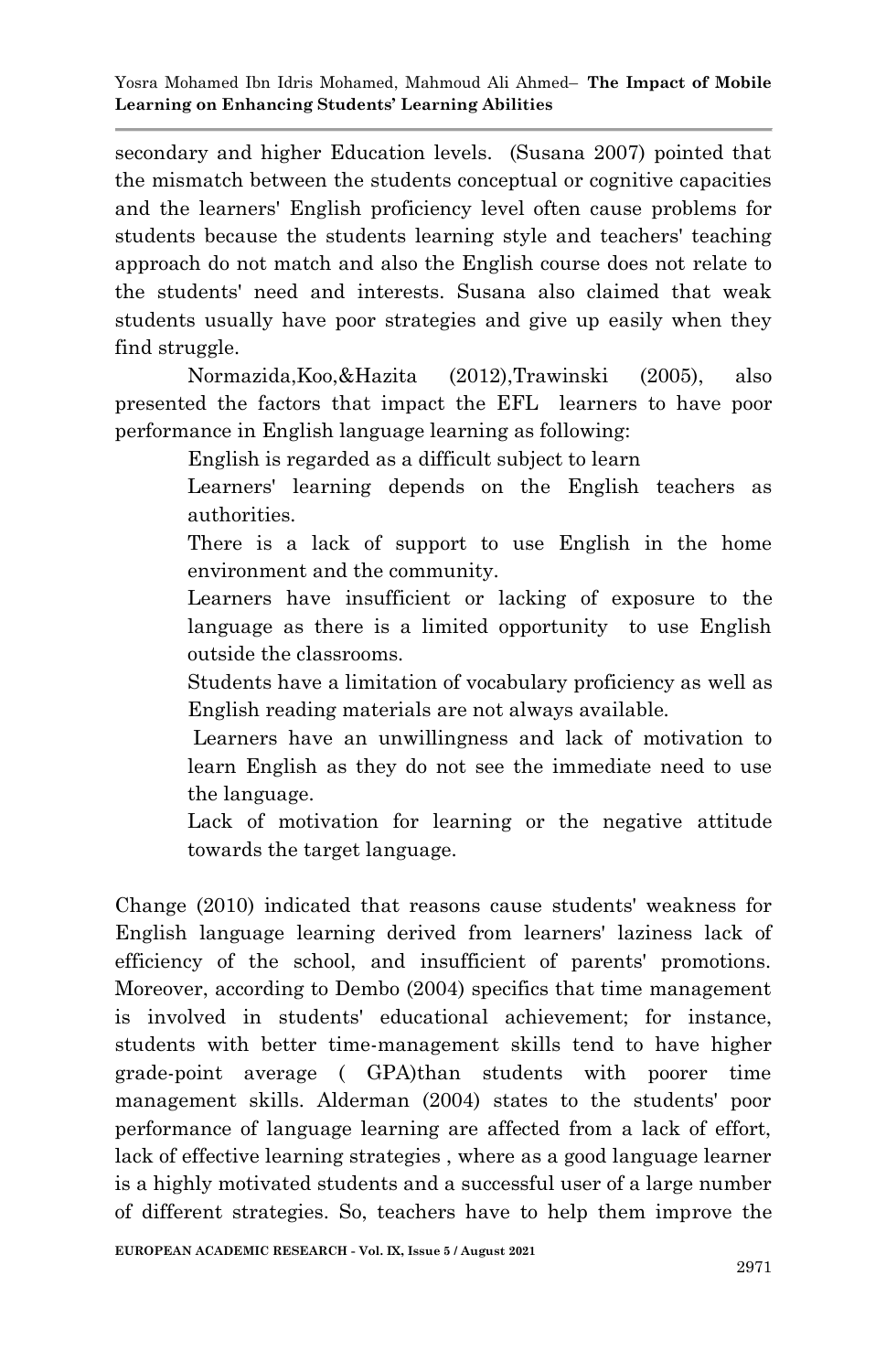motivational beliefs and language learning strategies in order to find ways that reach to their academic achievement.

Therefore, to these keys factors, all stake holders should find ways to solve the problems for learner academic achievement.

Communication is an any act by which one person gives or receives from another person information about that persons needs, desires, perceptions, knowledge,, or affect states. Communication may be intentional or unintentional, may involve conventional or in conventional signals, may take linguistic or non linguistic forms, and may occur through spoken or other models. It is the process of sharing information (Richards& Rogers,1986).

## **Problem of the Study**

Causations need well tackling for solving the problem.

The real practitioner knows his students abilities, their styles of learning and the short coming in their language. He should make a specific plan to be applied according to certain theories and strategies for language development, also to involve effective techniques within the main syllabus for the students' specialization and level of learning.

The remedy for this problem has been proposed by great scientists in different aspects of represented language in their theories and methods of teaching. The problem is stated as communicative techniques and its traditional English programmed in the Sudanese schools, which lads disability in communicative competence at University level. We believe firmly that no text book can claim that it develops communicative competence in the learners' ability by itself, but there are other influential factors participating reinforcing the educational process.

These opinions been built through their experiments in the field of Education; it includes many ideas in using strategies, substances and technique for teaching sound, grammar, vocabulary and cultural systems. A wide variety of communication activities has been incorporated for teaching direct linguistics utterances and communicative abilities.

The method of teaching explained in this research was chosen to fulfil the students' needs of adequate, fluent and coherent English language. Therefore teachers have the right to view these methods and techniques and use what suits their students' needs.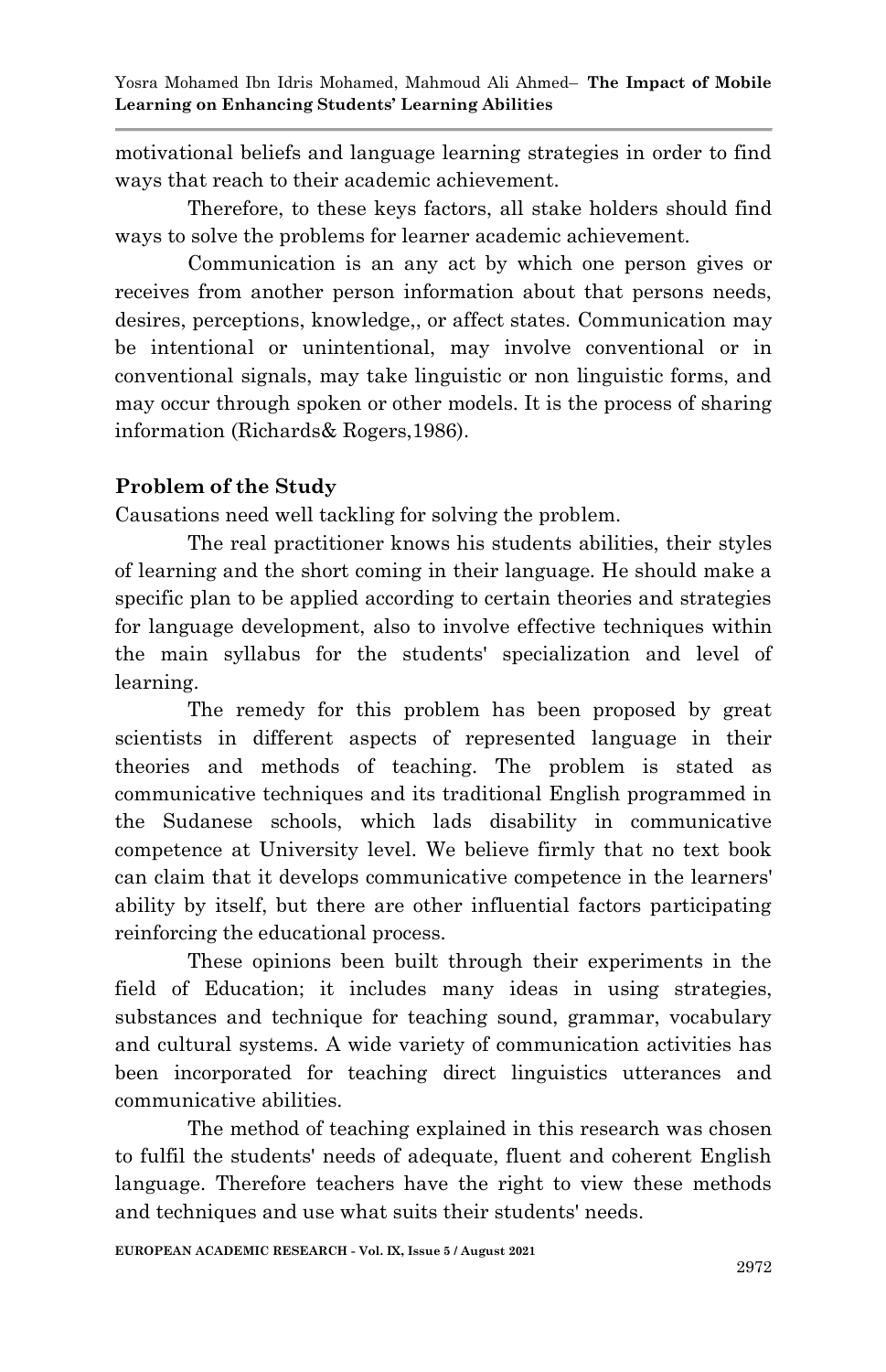### **Aims of the Study**

- 1. How to make a specific plan to be applied according to certain theories and strategies of language development.
- 2. How to apply these strategies of language development within the main syllabus for students specialize and level of learning.

### 3. **Secondary objectives.**

- 4. How to help the reader to know the system in which words and their written symbols combined in learning the social and creative uses of language
- 5. How to develop the ability to convey through thoughts, feelings and intentions in an organized culturally patterned way that sustains and regulates human interactions.

## **Questions of the study**

- 1. What sort of courses have to be applied for developing communicative abilities of the learner?
- 2. What is the nature of communicative techniques in English language teaching.
- **3.** What are the activities which help in motivating the students for developing their English language?

# **Research method**

The research has followed, the descriptive method and analytical model. The tools for

# **Data collection include**

The research has followed, the descriptive method and analytical model. The tools for data collection include:

- 1. A tape script for the material on cassette.
- 2. A questionnaire for Omdurman Ahlia University English teachers , Alahfad University English teachers, Alneelain English Teachers and Alsudan English teachers.
- 3. The results are presented in table form and discussions ,and analysis of the results are carried out.

### **Setting**

The setting of this study covers third year Computer Science students' ability in E.S.P assessed through the two mentioned tools.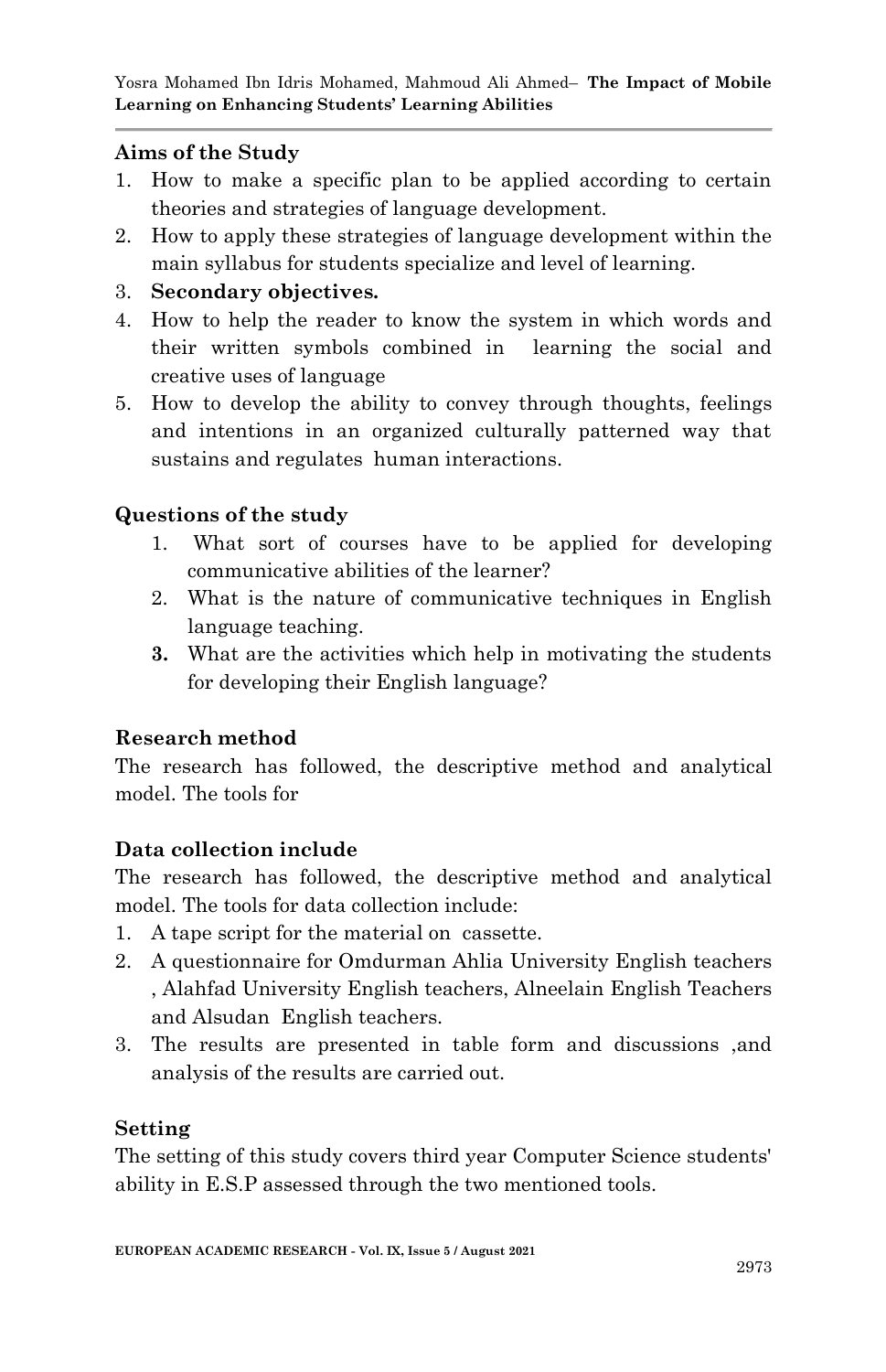### **The population**

The study covers third year students specializing in Computer Science. E.S.P. Course, Omdurman Ahia University. The composition of the population is (40) female students and (80) male students. All are nearly of the same age (21) and have the same Education back ground. Its also covers the teachers of Omdurman Alia University English teachers, and Alahfad University English teachers.

### **Sample of the study**

The minimum number for descriptive studies is 10% for relatively large population, and more than relatively 20% for small population(Gay,1981: 98).therefore the sample for the study is 50% which is equivalent to 30 students selected randomly.

### **The significance of the Study**

The importance of this study is to identify the importance of communicative skills and to specify causes of lack and fluent communication, also to suggest solutions to the problem. very few studies involve in depth investigation of why students aren't apparently learning as much as they could -in other words,why their level of second language acquisition remain relatively low. this is where I decided to focus my efforts.

### **Limitations of the study**

This study is restricted to

- 1. The study covers third year students specializing in Computer Science. E.S.P. Course, Omdurman Ahia University.
- 2. All are nearly of the same age (21) and have the same Education back ground.
- **3.** Its also covers the teachers of Omdurman Alia University English teachers, and Alahfad University English teachers.

### **REVIEW OF LITERATURE**

Language is a formal system of signs governed by grammatical rules of combination to communicate meaning, this definition stresses the fact that human languages can be described as closed structural systems consisting of rules that relate particular signs to particular meanings (Bloomfield, 1914).Language is basically speech. Its written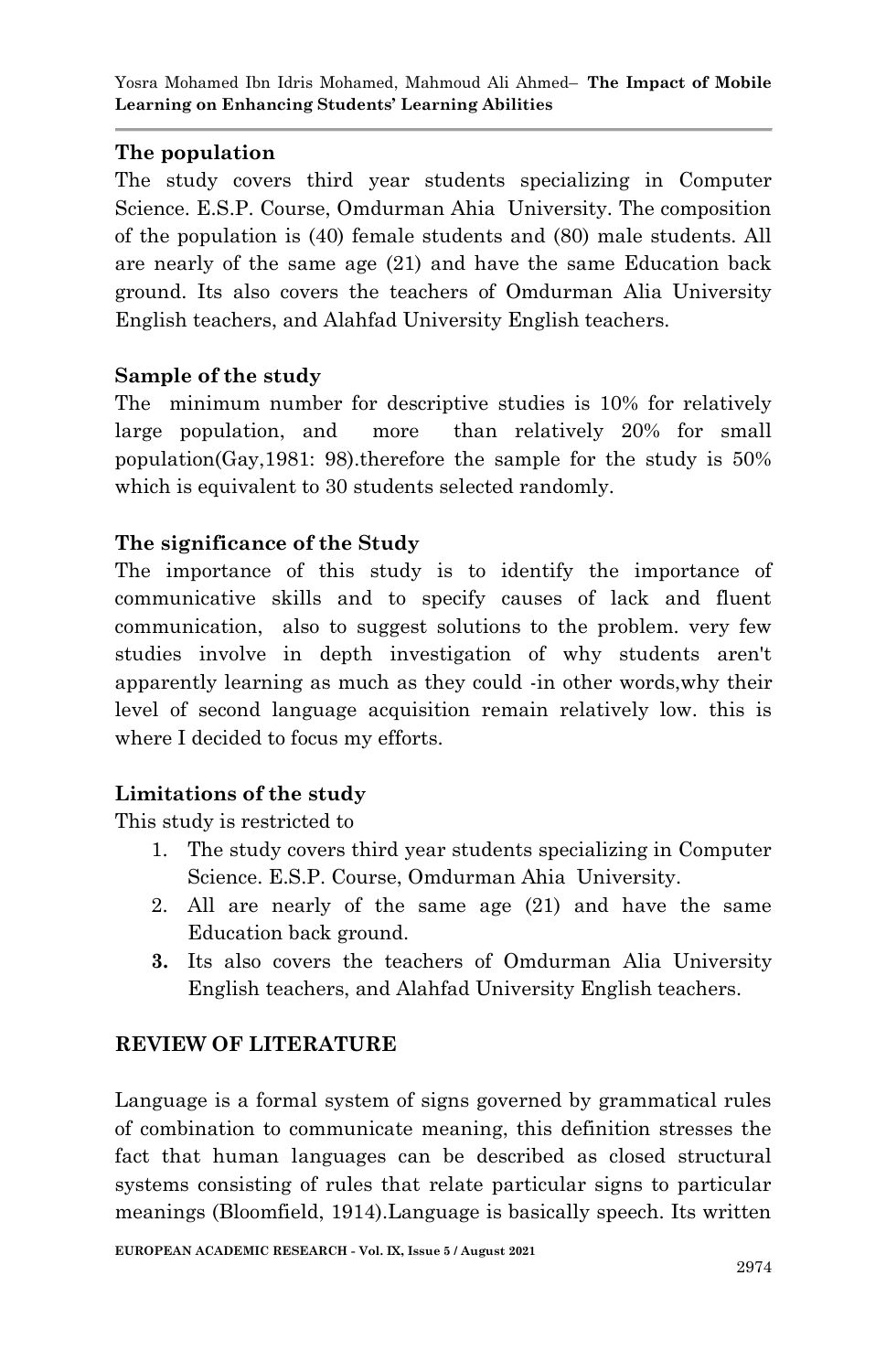form developed later on. It is universal among human beings who use it for carrying out various activities of life. It is such common phenomenon that we always take it for granted. We never bother to think about it; we never try to into the depth of the meaning of this word; definition of language is not difficult to find. Almost all wellknown linguists have try to define language in their own way. (John Lyon- 2002), in his famous book ''language and linguistics'' has discussed five famous definitions of language

According to (E. Sappir,1921): ''language is a purely human and non-instinctive method of communicating ideas, emotions, unit desires by means of voluntarily produced symbols''.

(B. Bloch & G. L. Trager,1942) write: '' A language is a system of arbitrary vocal symbols by means of which a social group co – operates''.

(R. A. Hall 1968) tells us that language is ''the institution where by humans communicate and interact with each other by means of habitually used oral-auditory arbitrary symbols''

(R. H. Robins,1979) does not give a formal definition of language put 2 points out certain facts related to language, saying that '' language are symbol systems, almost wholly based on pure or arbitrary conventions''.

According to (N. Chomsky,1969) a language is '' a set of sentences, each finite in length and constructed out of a finite set of elements''.

Most of them have taken the view that language are systems of symbols designed for the purpose of communication. So an operational definition of language may be'' language is a system of arbitrary symbols which help the people of a particular community to communicate and to interact ''.

### **Language learning**

Individuals learning a second language use the same innate processes that are used to acquire their first language from the first days of exposure to the new language in spite of their age. they reach similar developmental stages to those in first language acquisition, making some of the same types of errors in grammatical markers that young children make, picking up chunks of language without knowing precisely what each word means, and relying on sources of input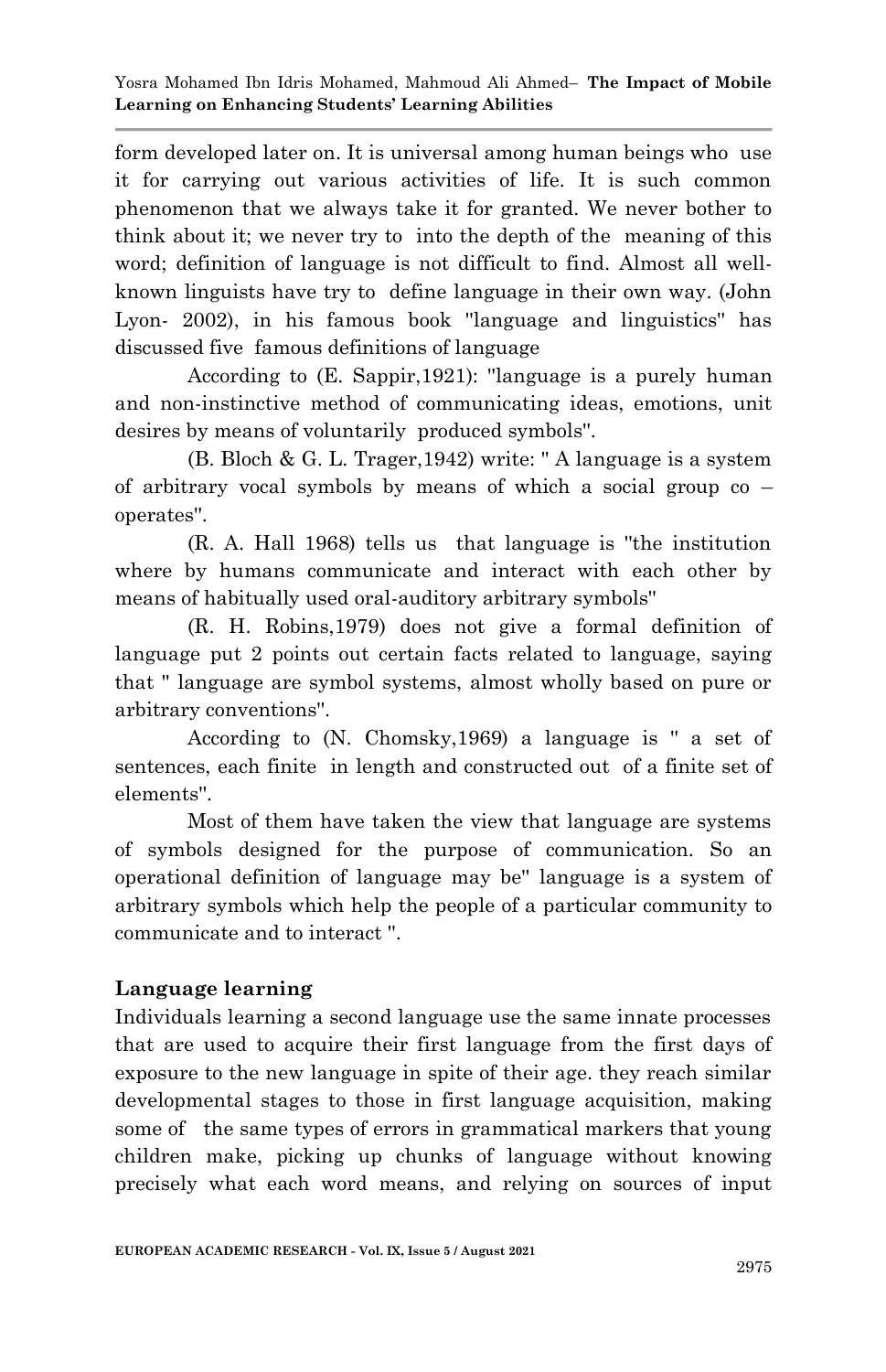humans who speak that language to provide modified speech that they can at least partially comprehend (Collier,1998).

### **The communicative approach**

Brummfit, (1977) said that when we communicate, we use the language to execute some function, such as arguing, persuading, or promising. Moreover, we carry out these functions within a social context. A speaker will choose a particular way to express is argument. Not only based upon his intent and his level of emotion, but also on whom he is addressing and what his relationship with that person is. For example, he may be more direct in arguing with his friend than with his employer. Furthermore, since communication is a process, it is in sufficient for students to simply its knowledge of target language forms, meanings, and functions. Students must be able to apply this knowledge in negotiating meaning. It is through the interaction between speaker and listener (or reader and writer) that meaning becomes clear. The listener gives the speaker feedback as to whether or not he understands what the speaker has said. In this way the speaker can revise what he has said and try to communicate his intended meaning again, if necessary.

### **Communicative Function**

*Experience:* the class we will visit is one being educated for immigrants to the United States f or two years and are at high intermediate level of English proficiency. They meet two evenings a week for two hours each class. The teacher greets the class and distributes a hand out, there is writing in both sides. In one side is a copy of a sports national column from a recent newspaper the reporter discusses who he thinks will win the World's cup. The teacher asks the students to read t and then to underline the predictions the reporter has made. He gives them these and all other directions in the target language. When the students have finished, they read what they have underlined. Then he and the students discuss which predictions he feels less certain about the competition (Brumfit, Cristopher J. &Keith Johnson, eds,1979)

### **Communicative Approach To Language Learning**

According to Langs M D( 1970). In chronological terms the communicative approach is the most recent method of language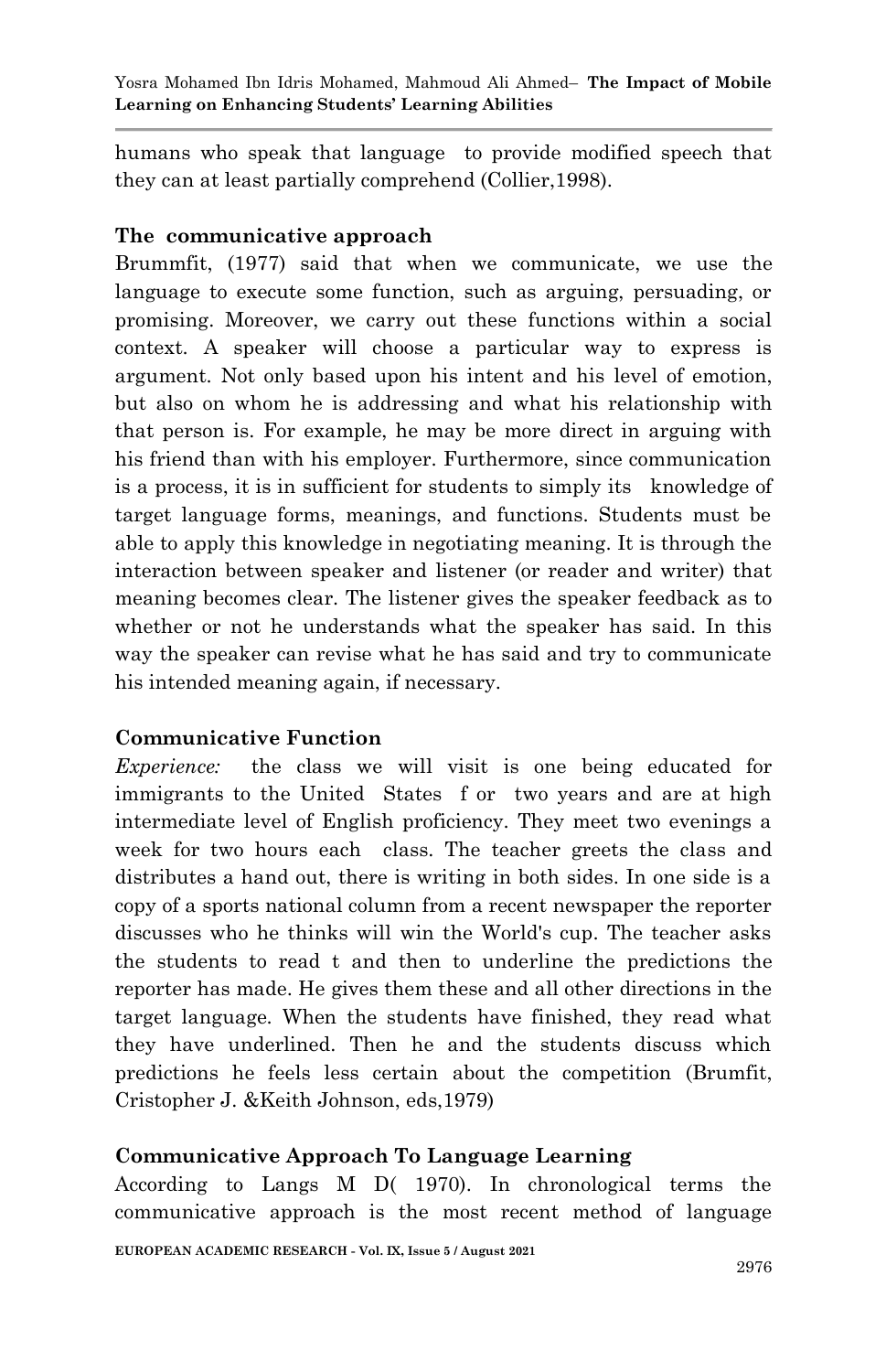learning. Language teachers who adhere to the principles of this approach happily acknowledge that structures and vocabulary are important but feel however that their students would be inadequately prepared for communication; if only grammatical items were taught. The communicative approach acknowledges the fact that while language learners may know the rules of language usage they may be quite unable to actually use the language.

He also said that the communicative approach acknowledges that every time we use language we do so to accomplish some language function, such as giving directions, asking for information, persuading or giving assurances. As well as this it is true to say that language functions are always carried out within a social context. When a speaker a particular way of expressing an opinion or an idea, he or she does so bearing in mind elements; such as intention or emotion, as well as the nature of the person who is being addressed or the relationship that he or she has with that person. In this way the manner of expressing an opinion to a close friend may be quite different from the way in which this is done to apparent or to a superior in the work-place Little wood,William.(1983) claimed that the communicative approach also acknowledges that It is not enough for language learners to be acknowledgeable abut target language forms or functions; in addition to this they must be able to apply this knowledge in real life communicative contexts. To put this in better way, meaning only becomes clear when speakers and readers - or readers and writers –interact in communicative contexts. As listeners we provide speakers with feedback which will enable a revision to be made of what was originally said. In this way a speaker will try to communicate the intended meaning in a different or more appropriate way.

# **Speaking skills The main principles of the communicative approach**

Robert Langs (1970) proposed main principles of the communicative approach. He said that whenever possible real life or authentic language should be exploited in the classroom. Here w are talking about language as it is used in a real context and not the kind of language that is often assumed to exist by text book writers, dictionary compilers and grammarians.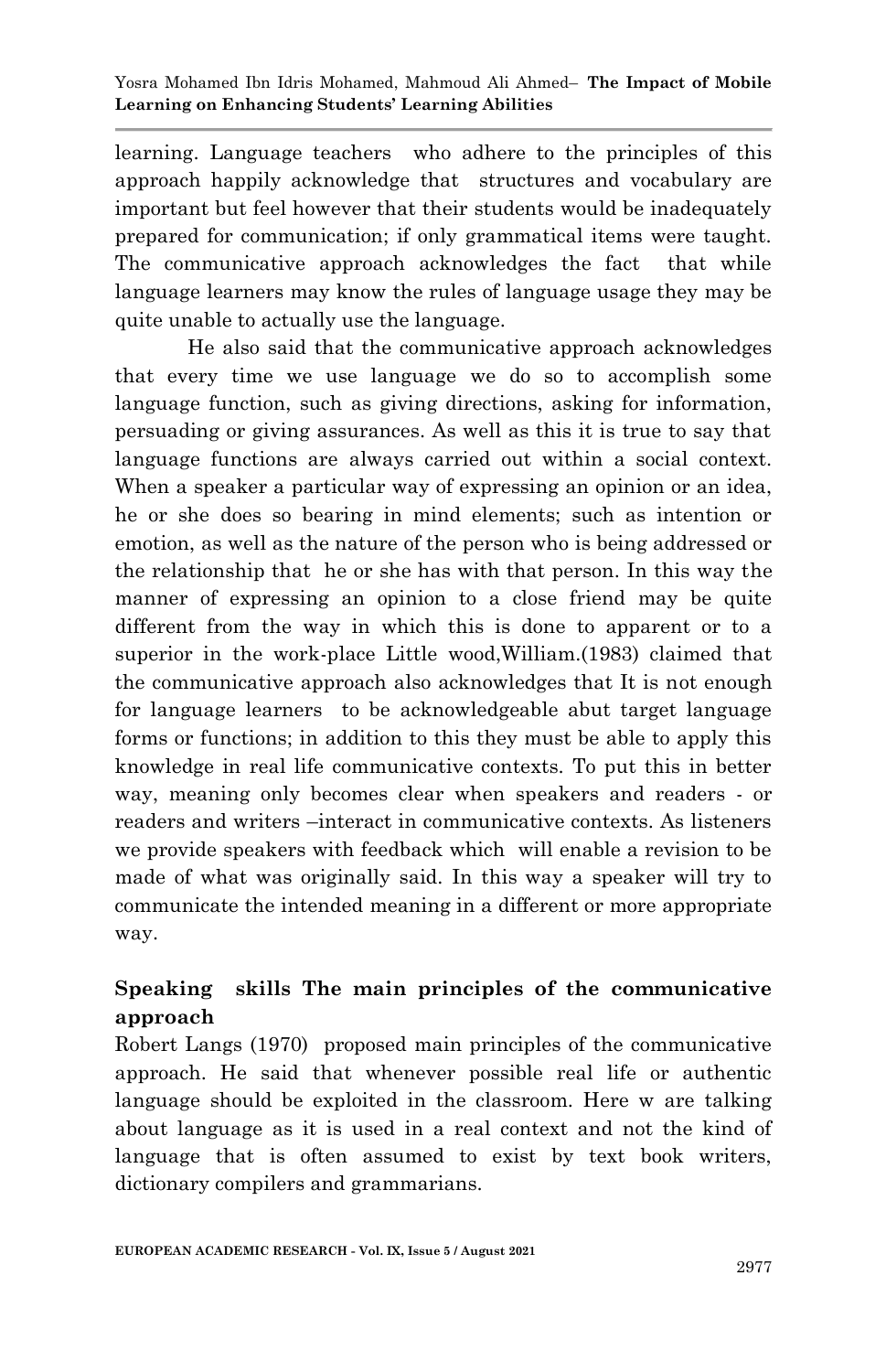His view is that teachers who favour a communicative approach will create situations in which learners will be asked to guess the intentions of the speaker or the writer. Successful guess-work in this area is believed to be part of communicative competence. An important part of this approach is the constant use of the target language. In this way the target language is an ever present vehicle for classroom communication and is not simply the object of a rather detached academic study.

Supporters of communicative approach appreciate that one single language function can have many different linguistic forms. This means that a variety of linguistic forms can be presented altogether , always bearing in mind that all classroom activities focus on the real-life use of authentic language.

Learners who are exposed to the communicative approach will have the opportunity to learn about the importance of cohesion and coherence; the properties of language which bind sentences an texts together. This implies that learners will be expected to work with language at the discourse or supra-sentential level; that in a level which is above that of the sentence alone. An important principle of this approach is to do with th importance which is attached to games in the classroom. Games are exploited because they have certain elements in common with authentic communicative acts. Another important point here is that the speaker, in game situations, receives immediate feedback from the listener in terms of whether or not the communication has been successful .where small groups are exploited learners will have the maximum amount of communicative practice time. Johnson Keith Morrow(1981)

Another equally important element of communicative approach is that learners should be given every opportunity to express their ideas, emotions, and opinions in the classroom.

The attitude of the communicative language teacher toward errors is extremely important. In this context errors are tolerated and are seen as an inevitable,, natural and even desirable outcome of the development of communication skills. Clearly accuracy is important but fluency is probably regarded as being even more important.

Langs (1970) said that a teacher concerned to exploit communicative approach will seek to establish arrange of situations which are likely to promote communication. One of the very positive aspects of this approach is that the communicative interaction which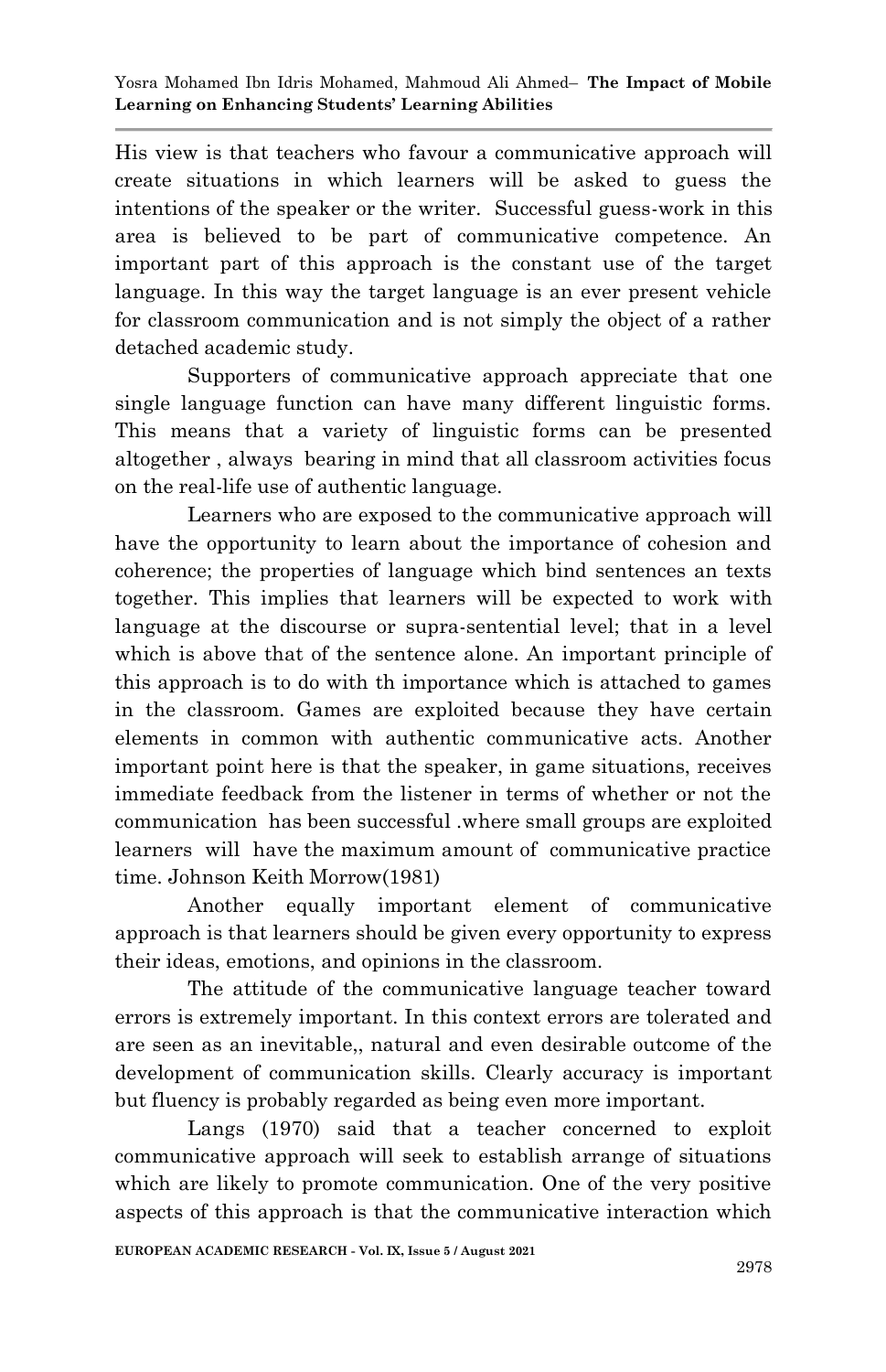is involves encourages co-operative relationships among the learners. Students are given an opportunity to work with each other and negotiate meaning.

This approach recognizes that the social contexts of any communicative event is essential in giving meaning to utterances. Widowson, H, G, (1973) said that learners exposed to the communicative approach will be encouraged to use language forms in an appropriate way, communicative competence is directly link to appropriateness.

During the kind of communicative activities that take place in language classes governed by a communicative approach, the teacher acts as adviser or facilitator during communicative activities. There is no attempt on the part of the teacher to tell learners how to behave or what to think or what to say. The communicative approach is very concerned to make it clear to learners that they have a choice, not only about what to say, but about how to say it.

A very important aspect of this approach is that all the grammar and vocabulary which is learned and exploited grows naturally out of the ranges of functional and situational contexts that are a part of the lessons themselves.

Lastly the communicative approach will strive to enable learners to exploit a range of strategies for interpreting the language as it is actually used by native speakers. ( Robert langs M D 1970)

I think these points are proceeded from practical experience, and as I have long experience in Education field, I agree with Robert Lang in his main principles in communicative approach.

The learner can hardly understand anything at all, unless the speaker is talking about things the learner is observing or unless the language being learned is closely related to some other language the learner knows. Through comprehension activities the learner can internalize some vocabulary and some grammatical structures, which will help the learner to understand more, when He or She knows enough to actually converse in a simple way.

### **Strategies for Developing Speaking Skills**

In communicative out put, the learners' main purpose is to complete a task, such as obtaining information, developing a travel plan, or creating a video. To complete the task, they may use the language that the instructor has just presented,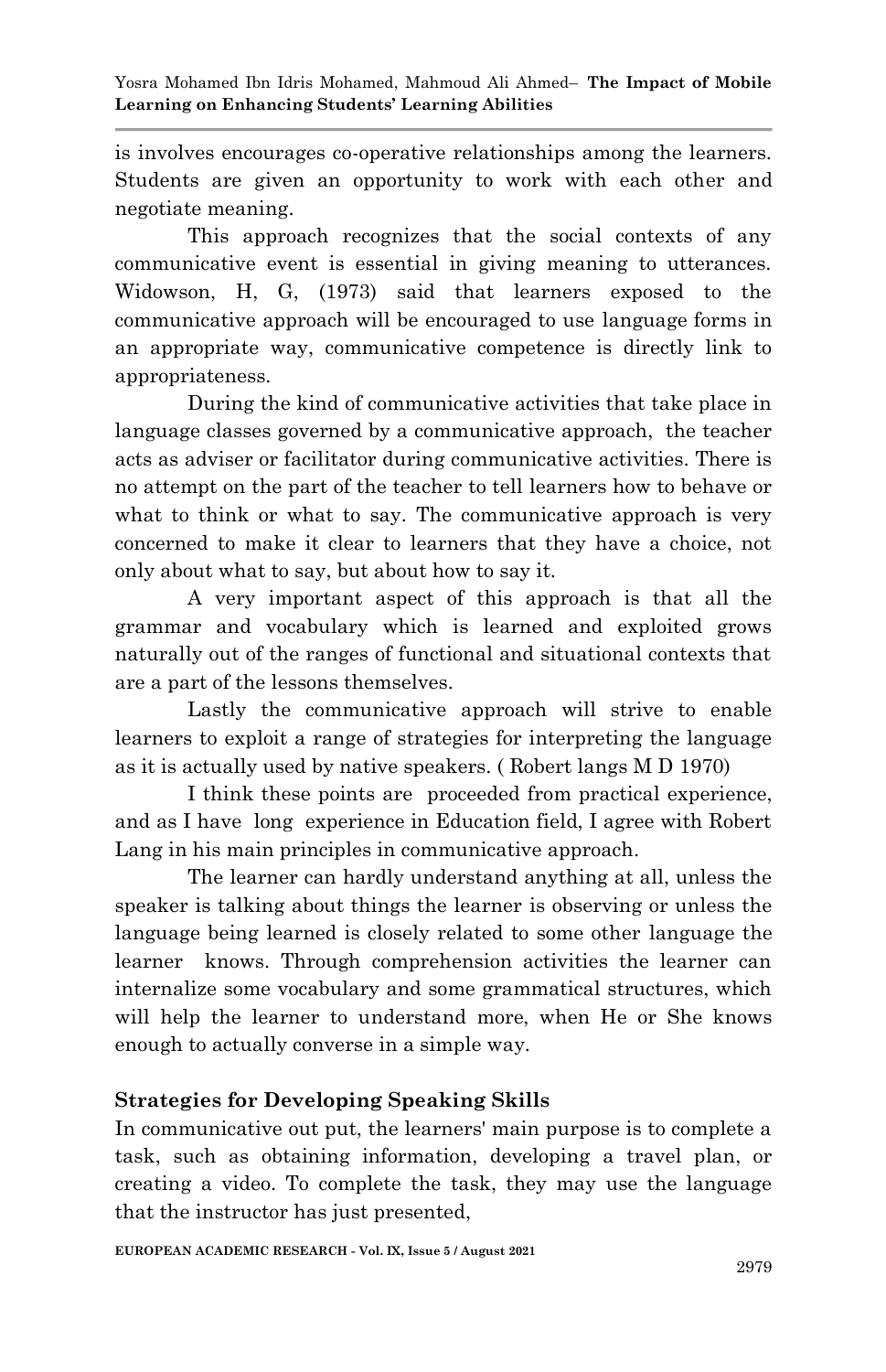Yosra Mohamed Ibn Idris Mohamed, Mahmoud Ali Ahmed– **The Impact of Mobile Learning on Enhancing Students' Learning Abilities**

In every communication, spoke exchanges take place because there is some sort of information gap between the participants.

Communicative output activities involve a similar real information gap. In these activities, language is a tool, not an end in itself. In a balanced activities approach, the teacher uses a variety of activities from these different categories of input and output.

Learners at all proficiency levels, including beginners, benefit from this variety, it is more motivating, and it is also more likely to result in effective language learning, but speaking is also a crucial part of the language learning process. Effective instructors teach students speaking strategies – using minimal responses, recognizing scripts, and using language o talk about language-which they can use to help themselves expand their knowledge of the language and their confidence in using it. These instructors' help students learn to speak so that the students can use speaking to learn.

### **Using Minimal Responses**

Language learners who lack confidence in their ability to participate successfully in oral interaction often listen in silence while others do the talking. One way to encourage such learners to begin to participate is to help them build up a stock of minimal responses that they can use in different types of exchanges. Such responses can be especially useful for beginners. Minimal responses are predictable, often idiomatic phrases that conversation participants use to indicate understanding, agreement, doubt, and other responses to what another speaker is saying. Having a stock of such responses enables a learner to focus on what the other participant is saying , without having to plan a respond.

#### **Recognizing dialogue**

Some communication situations are associated with a predictable set of spoken exchanges . greeting, apologies, complements, invitations, and other functions that are influenced by social and cultural norms often follow patterns or dialogue. Instructions can help student develop speaking ability by making them aware of the scripts for different situations so that they can predict what they will hear and what they will need to say in response. Through interactive activities, instructions can give students practice in managing and varying the language that different dialogues contain.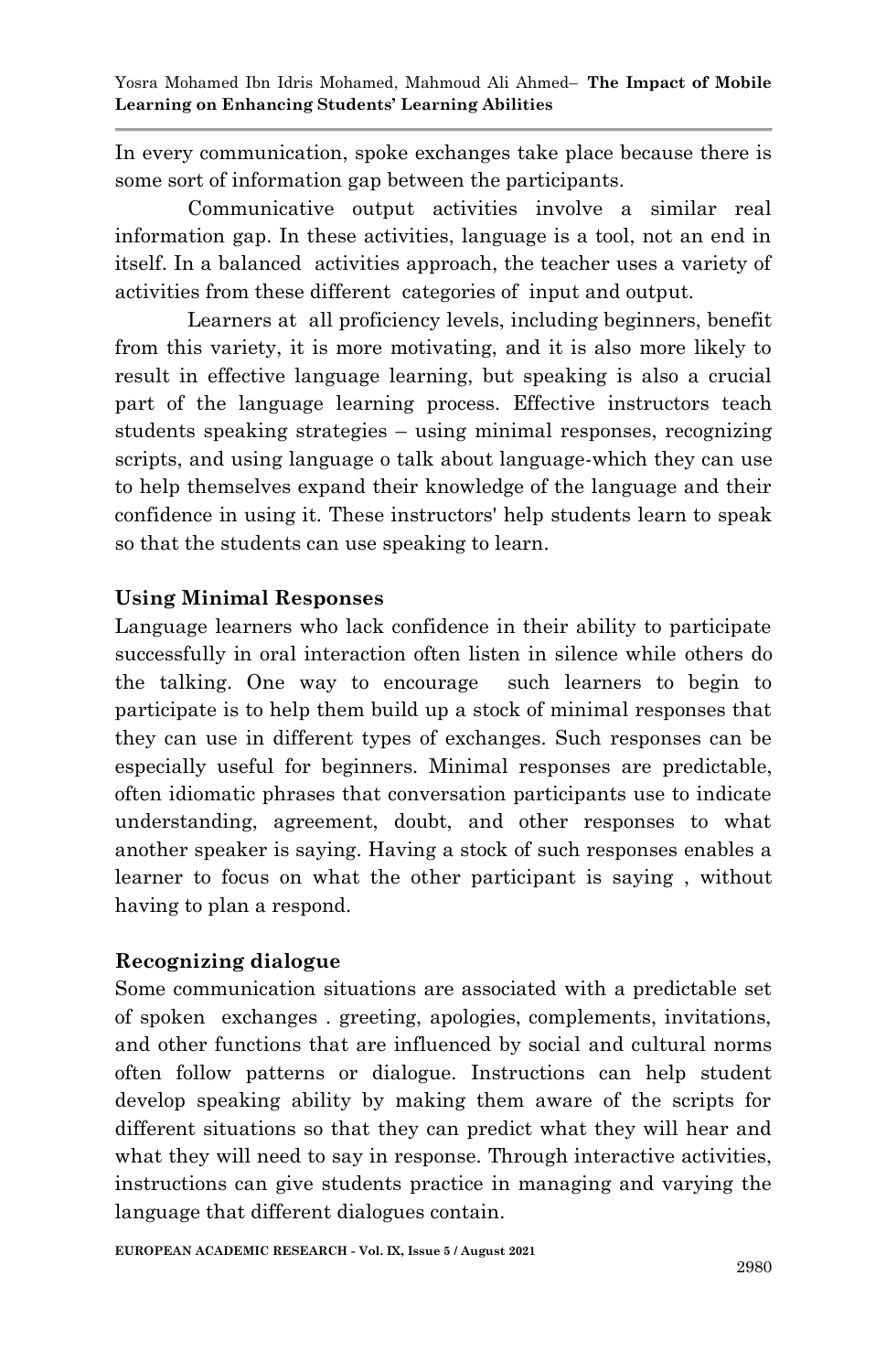Yosra Mohamed Ibn Idris Mohamed, Mahmoud Ali Ahmed– **The Impact of Mobile Learning on Enhancing Students' Learning Abilities**

Language learners are often too shy to say anything when they do not understand another speaker and when they feel that a conversation partner has not understood them. Instructors can help students by telling them that misunderstanding and the need for clarification can happen in any type of interaction, instructors can also give students phrases to use for clarification and comprehension check.

 By encouraging students to use clarification phrases in class when misunderstanding happens and by responding positively when they do, instructions can create an authentic practice environment within the classroom itself. And develop various clarification strategies, also students will gain confidence in their ability to manage various situations of communication .

### **DATA ANALYSIS, RESULTS AND DISCUSSION**

### **Tape script Result**

This chapter has presented an analytic result which has been occurred due to the study results. The results are expressly stated and shown in table form.

The subject given is a dialogue presented by a recorded tape as a listening skill. The aim is to exam the ability of students in understanding , and communicating individually what is required to be said against the teacher's question.

 The conversation result is shown on table (1). yielded the following table.

| Percent | Frequency |         |
|---------|-----------|---------|
|         |           |         |
| 63.3    | 19        | Good    |
| 16.7    | 5         | v. good |
| 13.3    |           | Bad     |
| 6.7     |           | v.bad   |
| 100.0   | 30        | Total   |
|         |           |         |

#### **Table (1): conversation result Understanding of tapescript**

Table (1) above shows that 63.3% of the informants to some what have understood the tape script dialogue, 16.7% have obtained high credit in understanding,13.3% failed in understanding most of the meanings, 6.7% knew nothing about what they have heard.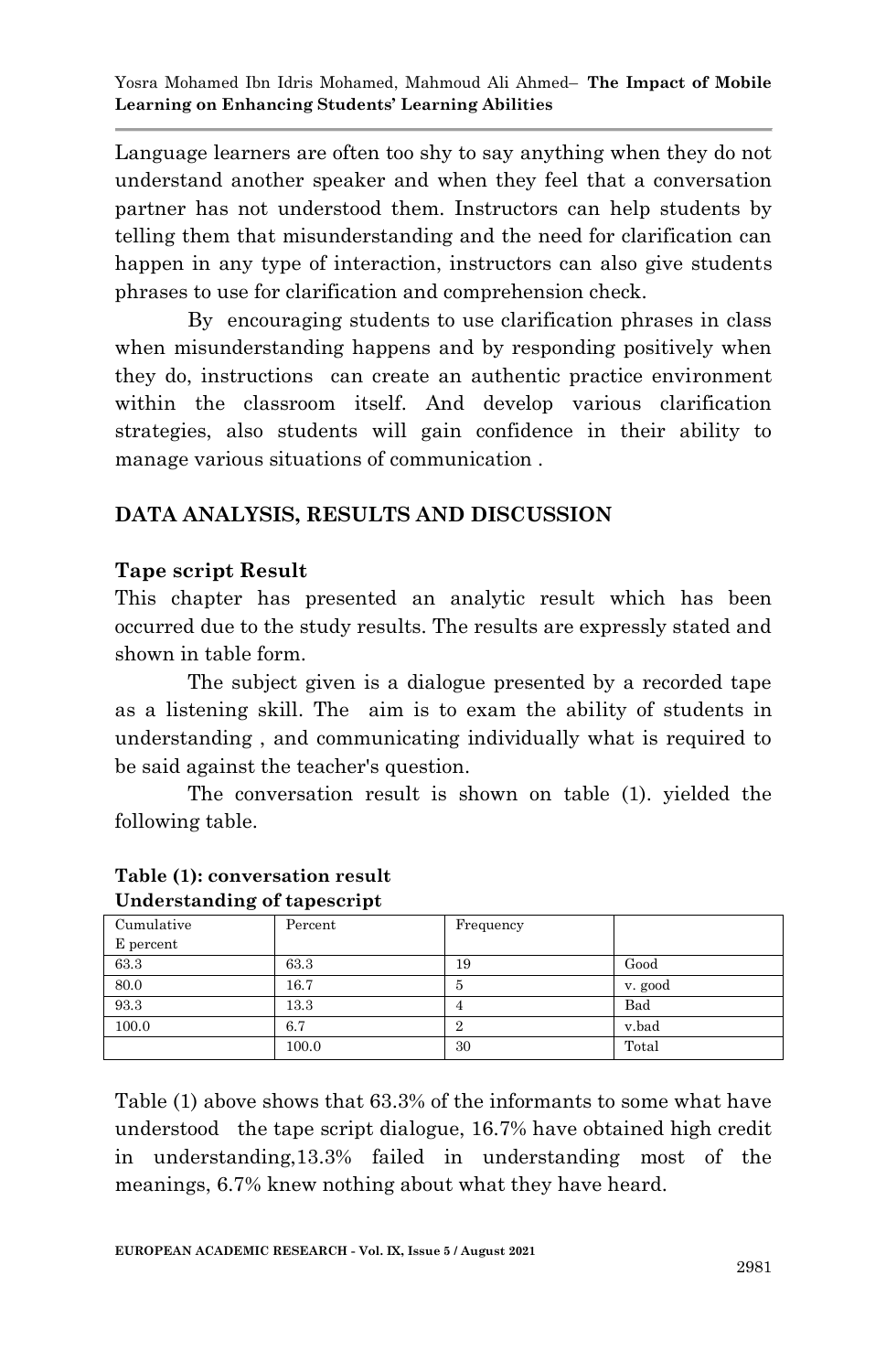The information' results in understanding clarified that 24 of them have understood the conversation.

| Cumulative | Percent | Frequency |            |
|------------|---------|-----------|------------|
| percent    |         |           |            |
| 16.7       | 16.7    |           | Good       |
| 23.3       | 6.7     |           | v. good    |
| 66.7       | 43.3    | 13        | Bad        |
| 93.3       | 26.7    | 8         | v. bad     |
| 100.0      | 6.7     | ິ         | No reasons |
|            | 100.2   | 30        | Total      |

#### **Table (2) Communicating accurately and meaningful**

Table (2) above showed that 16.7 of the information have answered what they have requested o in a good level of communication . 6.7 of them have spoken fluently and correctly. But 43.3of the sample found difficulty in forming the structures in a competence conversation. 26.7 didn't respond to the teacher' conversation. Thus I think they lack most of English Language skills.

### **Questionnaire results**

The questionnaire consists of fifteen closed ended questions .the aim is to find out how the informants carry out the process of conversation in a communicative competence. The results are presented in a table form.

The questionnaire has been filled by 51 university teachers who vary in their experience years and opinions. The tables below show some samples of their data.

| Valid Percent | Percent  | Frequency |                 |       |
|---------------|----------|-----------|-----------------|-------|
| 13.7          | 13.7     |           | Bachelor degree | Valid |
| 64.7          | 64.7     | 33        | Master degree   |       |
| 21.6          | $21.6\,$ |           | PHD             |       |
| 100           | 100.0    | 51        | $_{\rm Total}$  |       |

Table 1. Highest degree earned

Table (1) and chart (1) represent the degrees earned we note that the high frequency is that of master degree 33 with percent 64.7% , while the min is bachelor degree 7 with percent 13.7%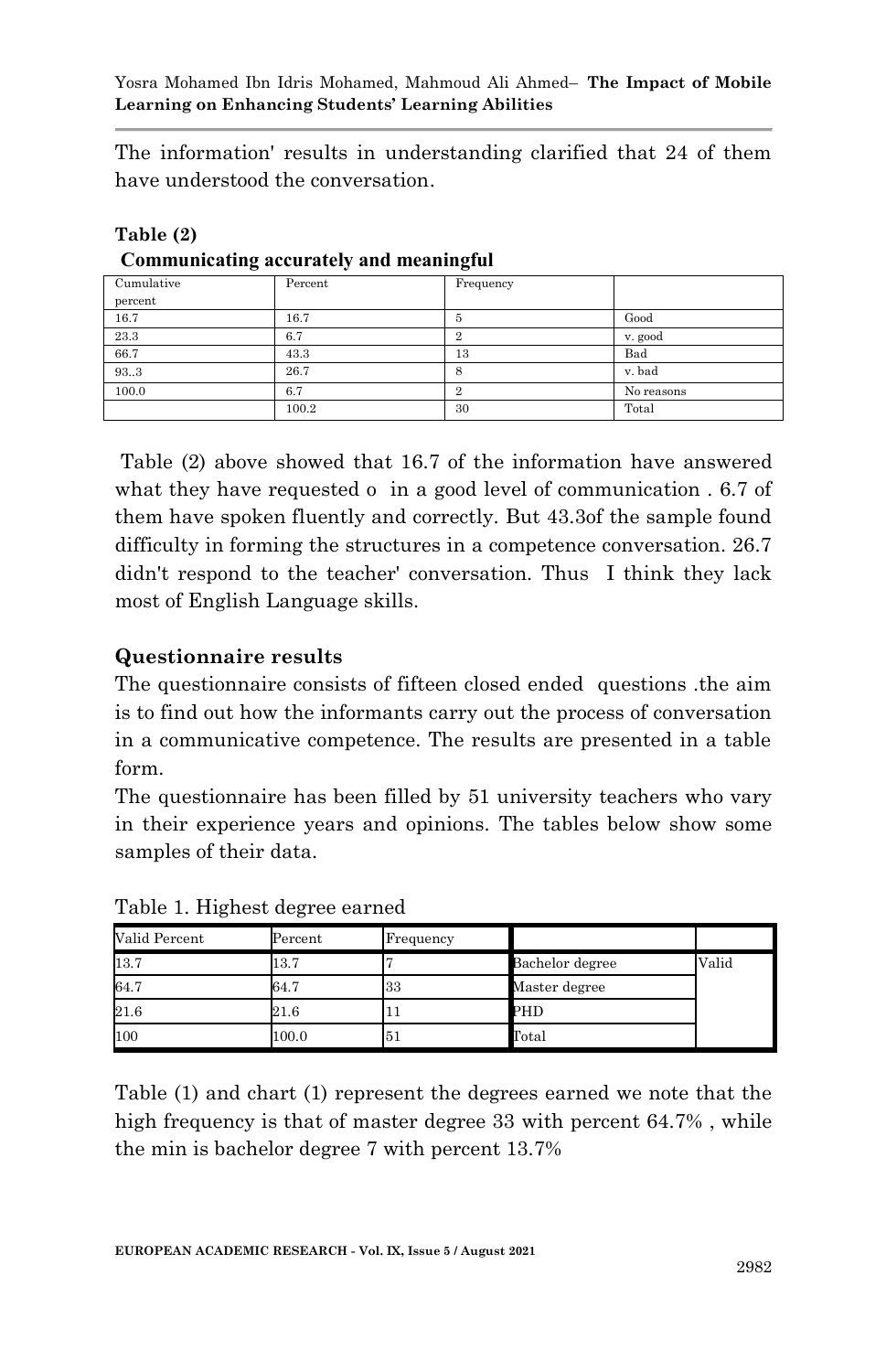Yosra Mohamed Ibn Idris Mohamed, Mahmoud Ali Ahmed– **The Impact of Mobile Learning on Enhancing Students' Learning Abilities**

|               | . .      | $\cdot$      | . .<br>. .        |       |
|---------------|----------|--------------|-------------------|-------|
| Valid Percent | Percent  | Frequency    |                   |       |
| 3.9           | 3.9      |              | lvear             | Valid |
| 21.6          | $21.6\,$ | $\mathbf{I}$ | 2 5 years         |       |
| 27.5          | 27.5     | 14           | 6 10 years        |       |
| 47.1          | 47.1     | 24           | mor than 10 years |       |
| 100.0         | 100.0    | 51           | Total             |       |

Table 2. How many years have you been teaching English

Table (2) and chart(2) represents the years of teaching English we note that the high frequency is that of more than 10 years 24 with percent 47.1% , while the min is 1 years and that is 2with percent 3.9% .

### **Analysis of statements:**

Table 1. The problem of deteriorating stands in English at under graduate level owes its origin to secondary levels of education.

| Valid Percent | Percent | Frequency |                   |       |
|---------------|---------|-----------|-------------------|-------|
| 56.9          | 56.9    | 29        | strongly agree    | Valid |
| 33.3          | 33.3    | 17        | agree             |       |
| 2.0           | 2.0     |           | disagree          |       |
| 7.8           | 7.8     |           | strongly disagree |       |
| 100.0         | 100.0   | 51        | Total             |       |

Table (1) represents the responses for statement (1) we note that the high frequency is strongly agree and that is 29 with percent 56.9% while the min is 1 disagree with percent  $2\%$ .

Table 2. The syllabus at secondary schools does not contain adequately prepared learning (material to boost communicative competence)

| Valid Percent | Percent | Frequency |                |       |
|---------------|---------|-----------|----------------|-------|
| 47.1          | 47.1    | 24        | strongly agree | Valid |
| 51.0          | 51.0    | 26        | agree          |       |
| 2.0           | 2.0     |           | disagree       |       |
| 100.0         | 100.0   | 51        | $_{\rm Total}$ |       |

Table (2) represents the responses for statement (1) we note that the high frequency is agree and that is 26 with percent 51% while the min is 1 disagree with percent 2%.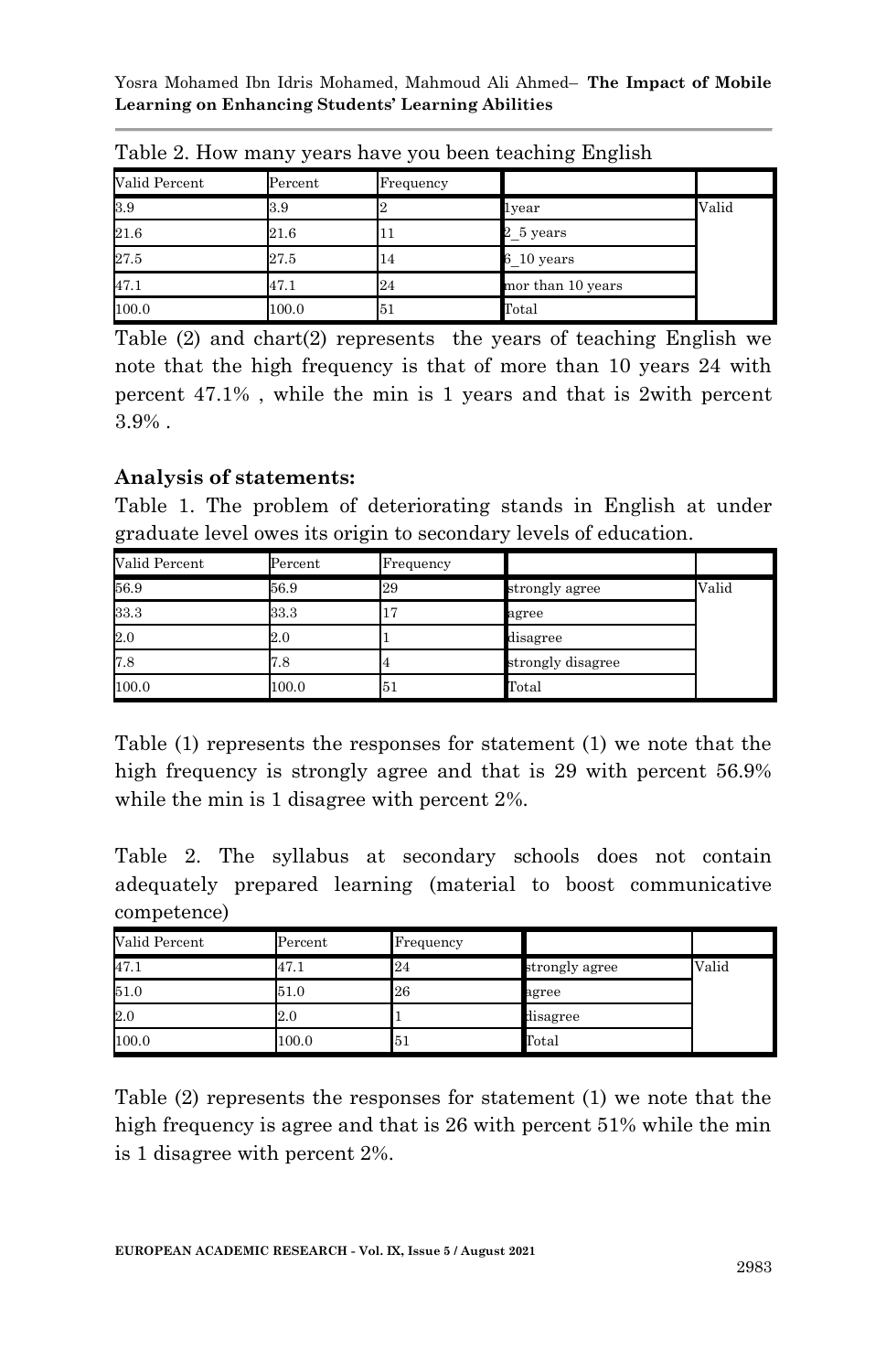### **Summary**

The study shows that 80 % of the students have understood the tape script dialogue, 16% have obtained high credit

### **Recommendations and Suggestions**

The researcher recommends the following points based on the finding study:

- 1. Teachers should find more chances for training
- 2. The syllabus of English Language should be adjusted to cover students needs of communicative skills
- 3. The periods of English Language in the syllabus need increasing to face the disability in English Language.
- 4. Classrooms should be supplied by visual aids, to facilitate the learning process.
- 5. Every student should possess a text book.
- 6. University students should have an intensive course before starting their academic year.
- 7. Teachers should encourage and train students to use dictionaries properly.
- 8. Perfect pronunciation of words should be treated as a basic target for learning English Language.
- 9. Teachers should encourage students to read and take advantage of libraries to expand their horizons.
- 10. Teachers should give students a dictation text weekly.

### **RESULT**

This selective review of these factors has shown that there has been in recent years an increasing sensibility of specific psychological characteristics which bear down an approach to language learning,and which sensitize language learning and which can at last influence to learning out come.

The awareness of learner characteristics and individual differences among language learners can sensitize teachers to possible variation in learners reactions to teaching and to differences in learning strategies.

The concepts should therefore have a place in our language teaching theory and be both cognitive and effective factors should be included. Well educational background, previous language learning